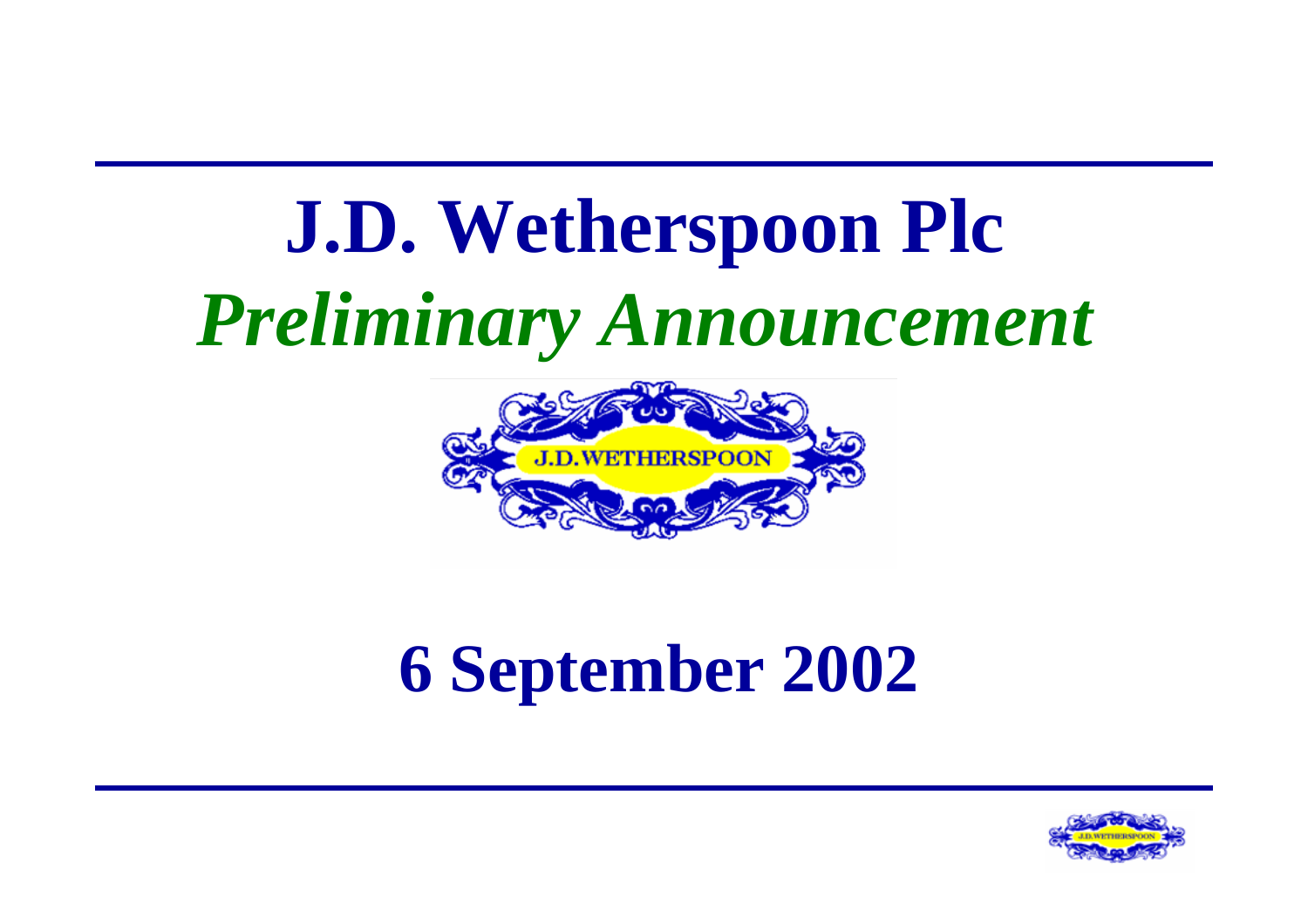## **Highlights -Twelve Months to 28 July 2002**

- Turnover up 24% to £601.3m
- Profits before tax up 21% to £53.6m
- Earnings per share up 17% to 16.6p
- Free cash flow per share 33.5p double EPS
- Dividend per share increased by 10% to 3.22p

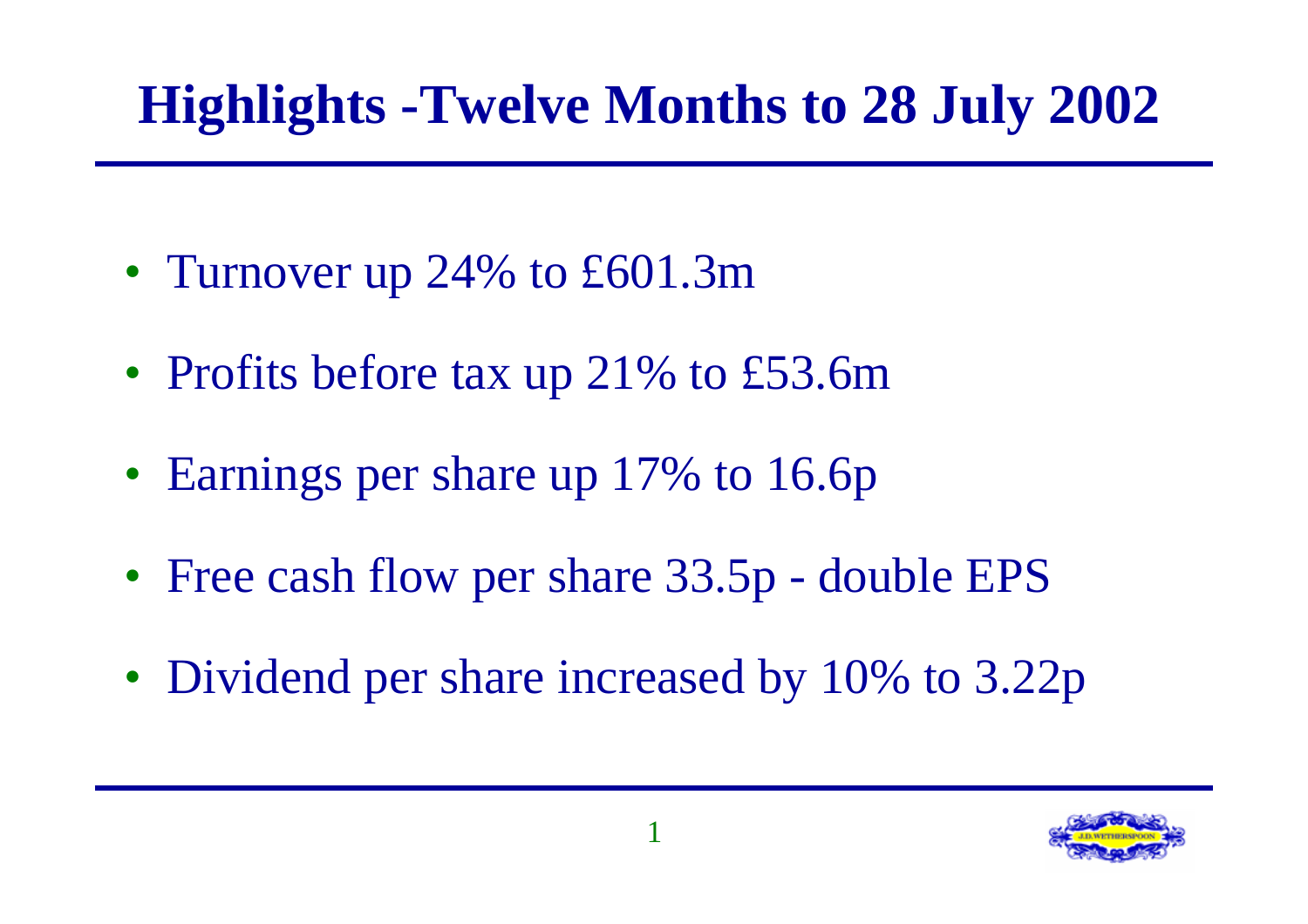## **Openings- First Half 2002 (35)**

### **M25**

Heathrow Airport London (Goodmans Field)

### **Midlands**

BedworthBiddulph MansfieldMilton Keynes Stratford upon Avon Worksop

### **North East**

Batley Doncaster**Huddersfield** SheffieldWhitley Bay

### **Northern Ireland**

Enniskillen **Lishurn** 

### **North West**

Altrincham FleetwoodLancaster X 2 Liverpool Workington Wirral

### **Scotland**

Glasgow Inverness Livingston Motherwell

### **South East**

Andover Chelmsford Gatwick Airport **Hastings** Norwich **Portsmouth** 

**South West** Street

**Wales** Llandudno Wrexham

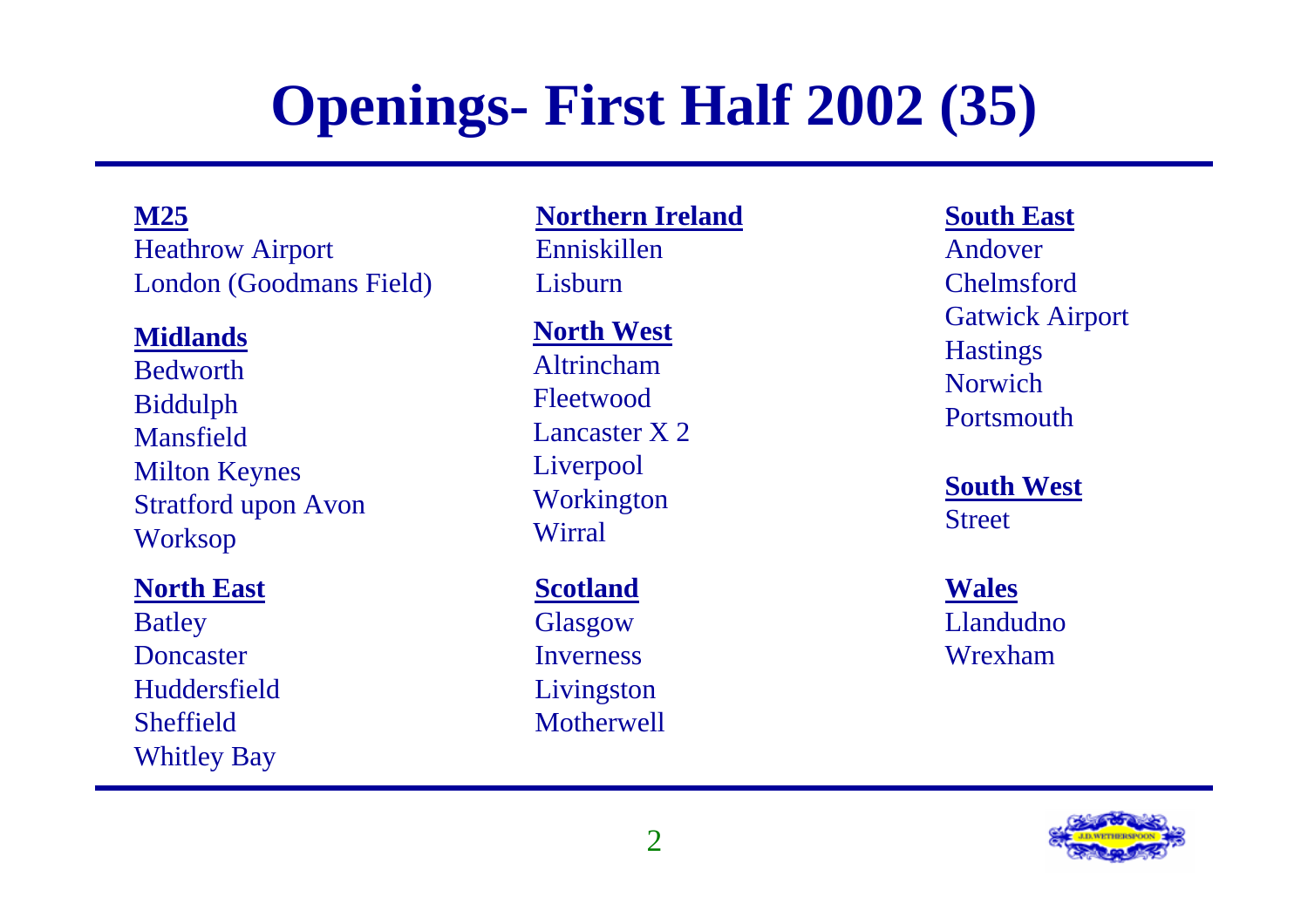## **Openings- Second Half 2002 (52)**

### **M25**

**Camberley** CamdenEpsom **Greenwich** Islington London - Farringdon Road

### **Midlands**

Birmingham **Coalville** Newcastle Under Lyme Stone

**North EastBarnsley** DoncasterGrimsby **Harrogate Huddersfield** Middlesbrough Richmond**Sheffield** Shipley Washington York X 2

#### **Northern Ireland**

Derry **Newtownards**  **Scotland**DundeeFalkirkGlasgow X 3 **South East**Bexleyheath ChelmsfordHarlowIlfordMaidenhead**Maidstone** NorwichPooleWindsorWitham**North West** Bolton**Burnley** Liverpool X 2 Manchester

**South West**Bristol X 2ChardPlymouth Salisbury Taunton

**Wales Carmarthen** Newport

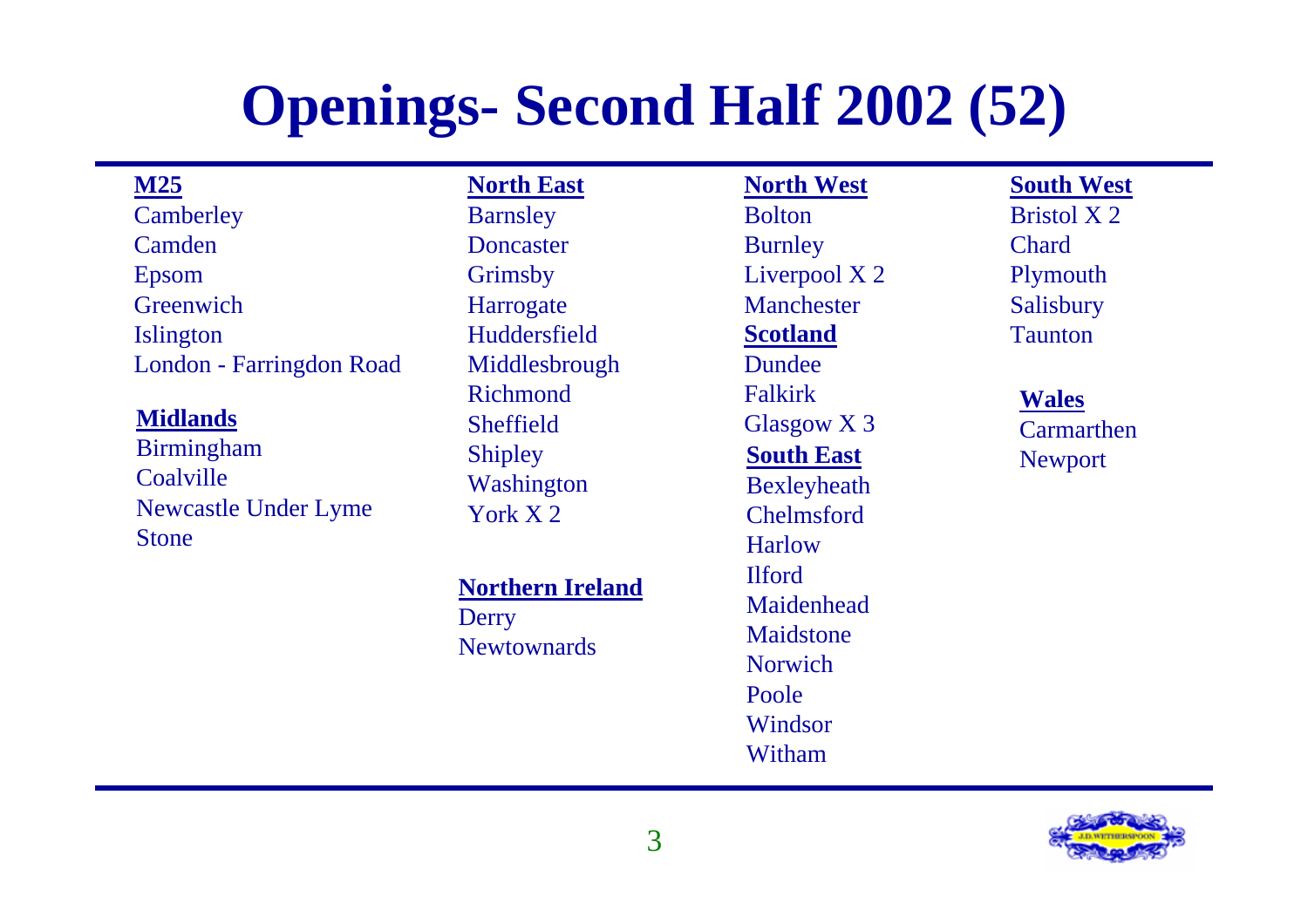### **Five Year View Average Sales Per Pub Week (including VAT)**



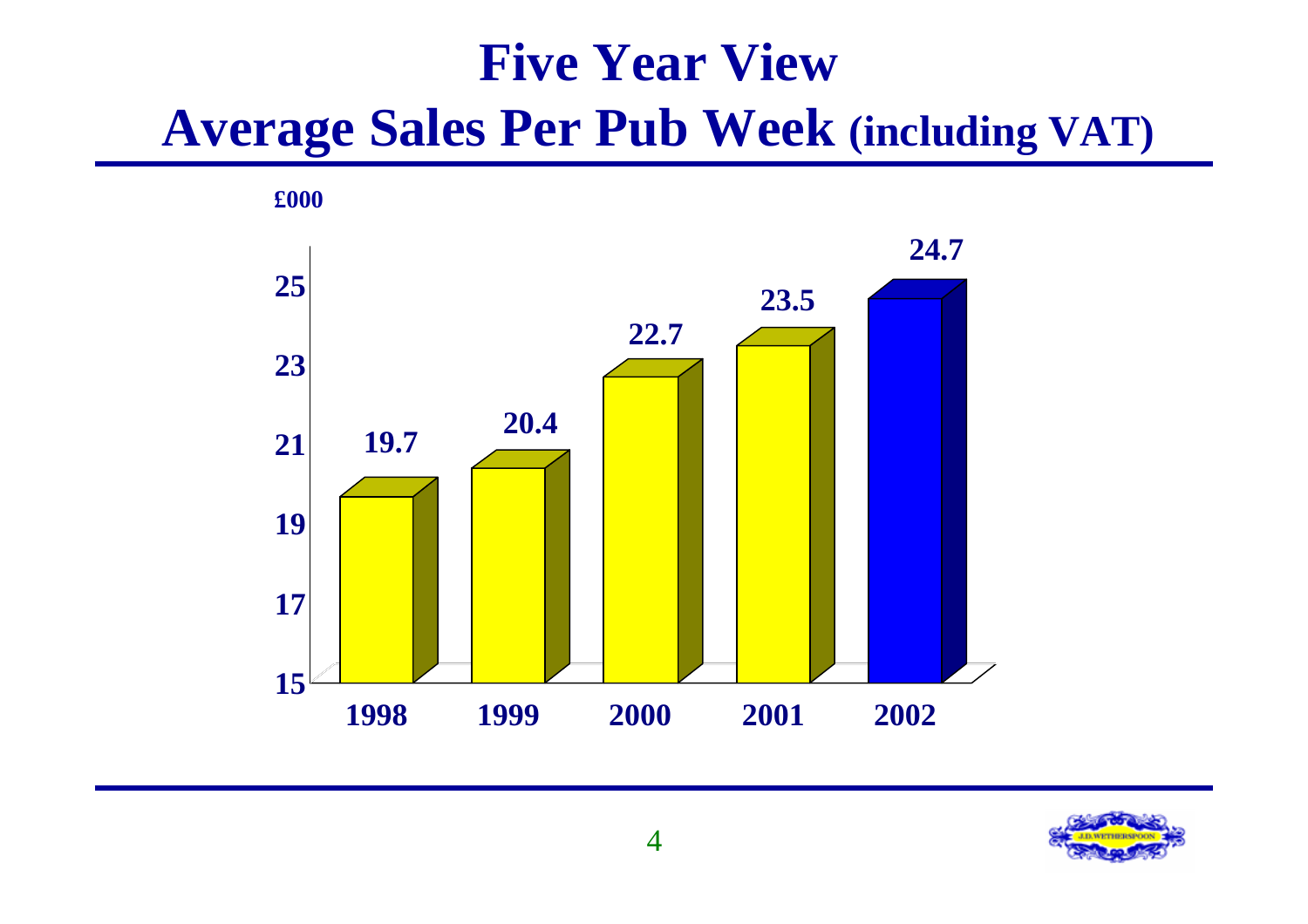### **Like For Like Sales**

| $\frac{1}{2}$ | 1 <sup>st</sup> Half<br>2002 | 2002 | 2nd Half Full Year<br>2002 | <b>Full Year</b><br>2001 |
|---------------|------------------------------|------|----------------------------|--------------------------|
| Bar           | 3.9                          | 3.3  | 3.5                        | 6.2                      |
| Food          | 10.2                         | 9.3  | 9.9                        | 11.4                     |
| <b>Total</b>  | 5.5                          | 4.7  | 5.0                        | 7.5                      |

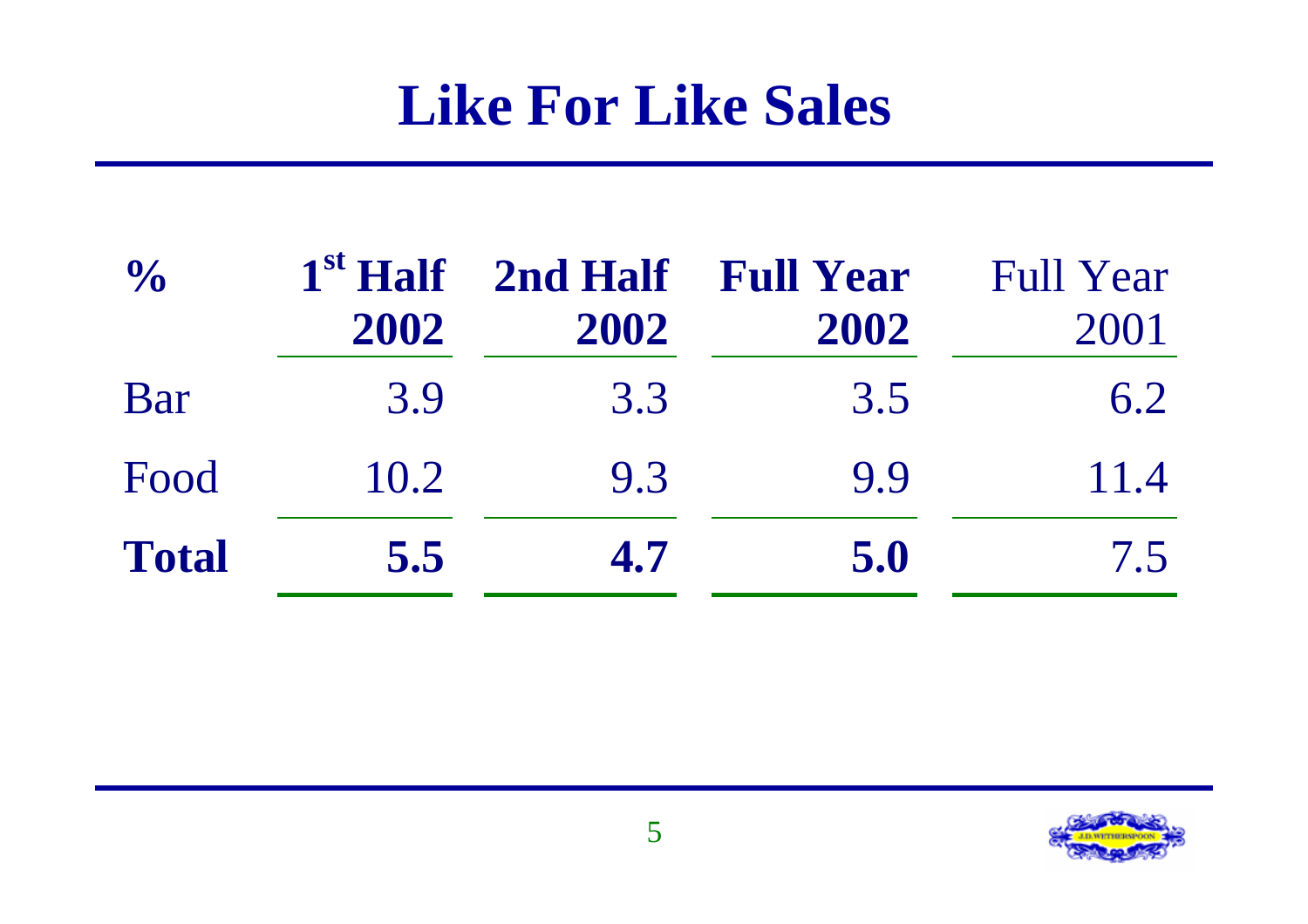## **Trading**





Roast beef, chicken or nut roast<sup>00</sup>, served with roast potatoes, two Yorkshire puddings, cauliflower cheese, carrots, peas and gravy.





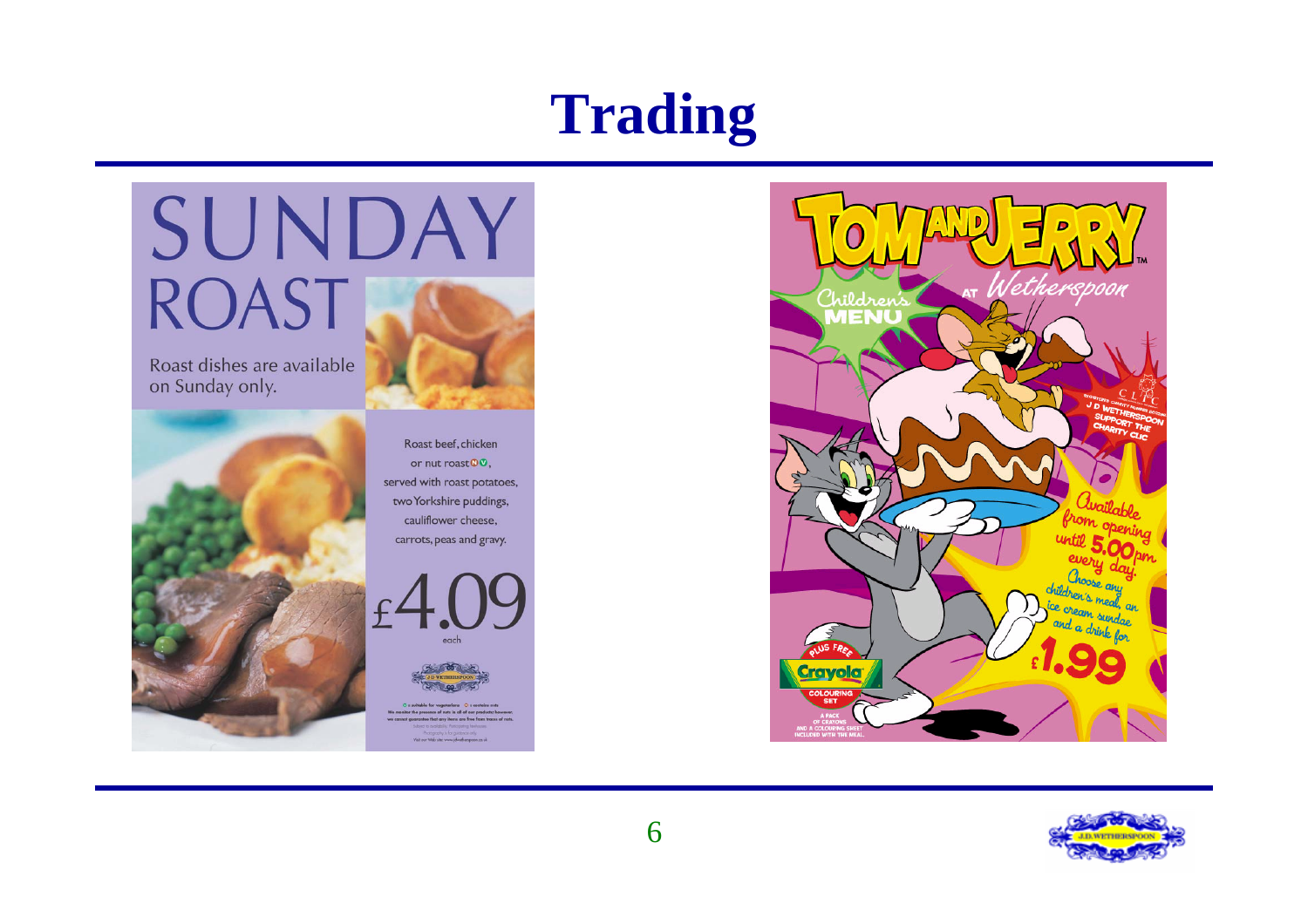# **Trading**

- Curry club expanded offer
	- July 2002 volumes double previous year
- Steak out expanded range September 2002
	- steak choice / rack of ribs
	- 85,000 per week
- National breakfast offer September 2002/10am opening

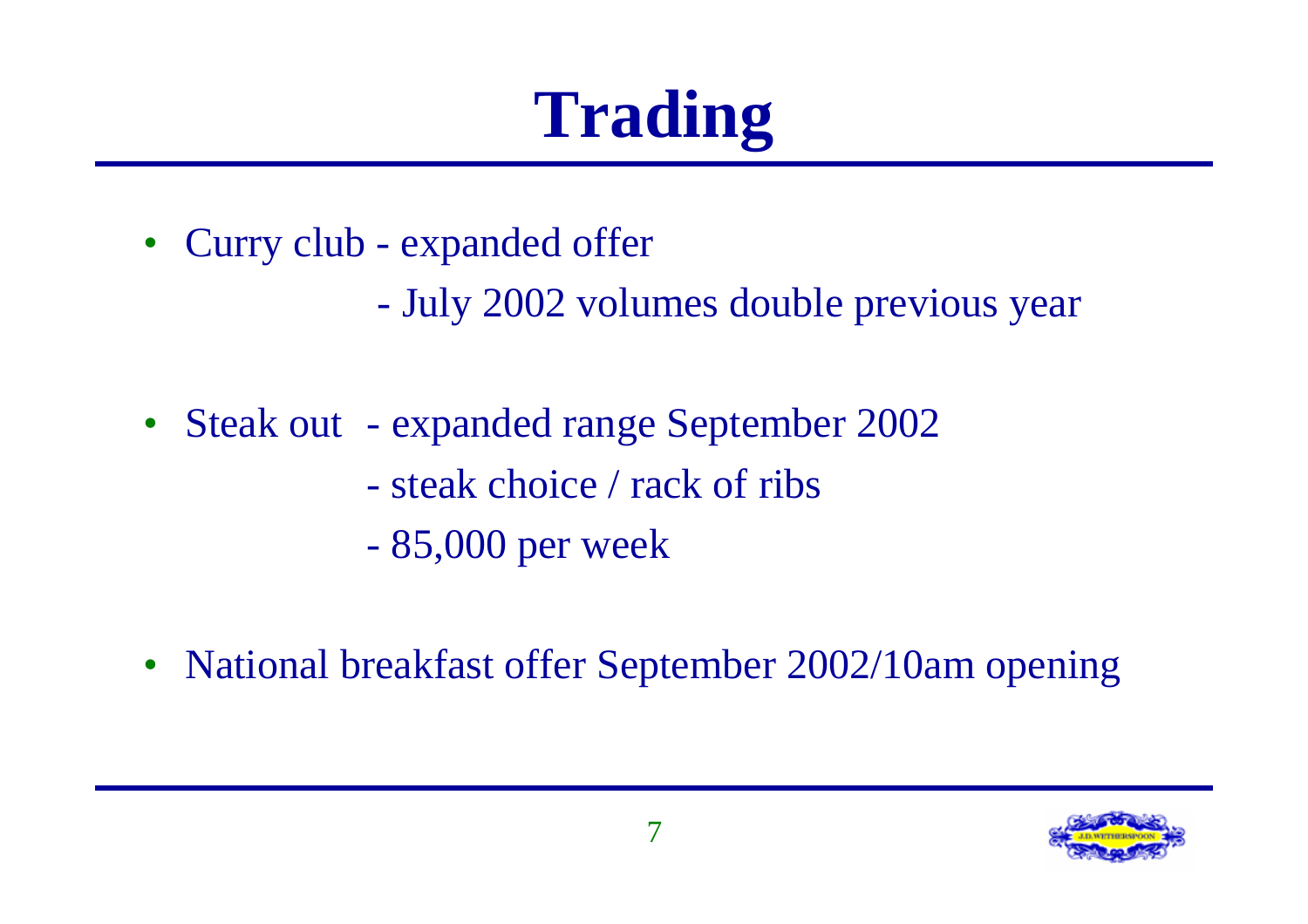# **Costs/Purchasing Initiatives**

- Food buying e.g. burger buns (£169,000)
- Capital carpets (£178,000)
- Other examples napkins/till rolls/toilet rolls (£133,000)
- Future areas soft drinks
	- spirits
	- capital items
	- non-consumables

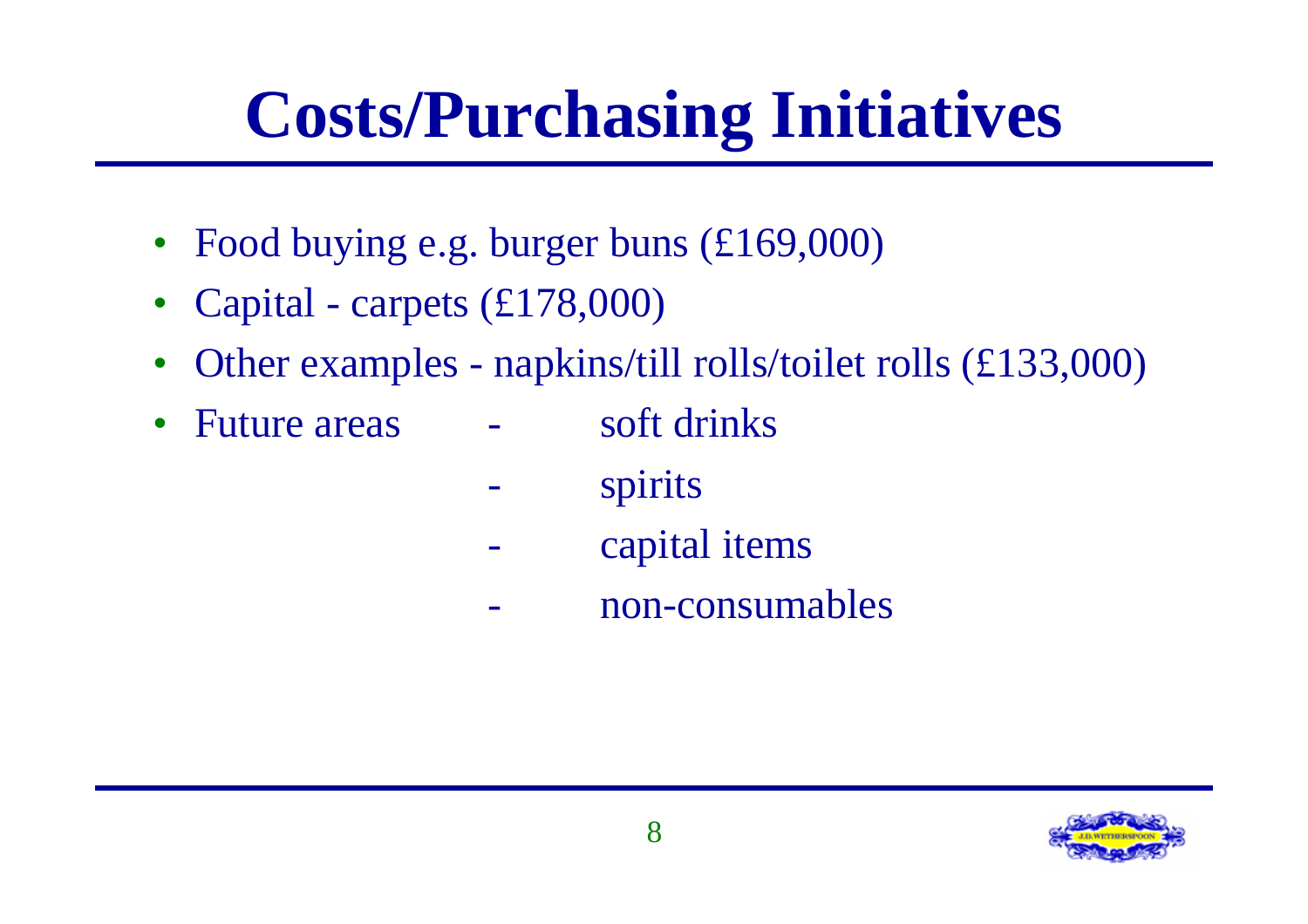## **Pub Sales Performance**

- 2000/01 Pubs z Sales £22.9k (+10% -v- first year)
- $2001/02$  Pubs Sales £26.1k
- Lloyds
- Original 10
- Development  $-2000/01$  4
- $-$  £27.7k (at acquisition £10.0k)
- - $-2001/02$  20<sup>\*</sup>
	- Average sales £30.0k

Weekly sales include VAT \* Includes 2 JDW conversions

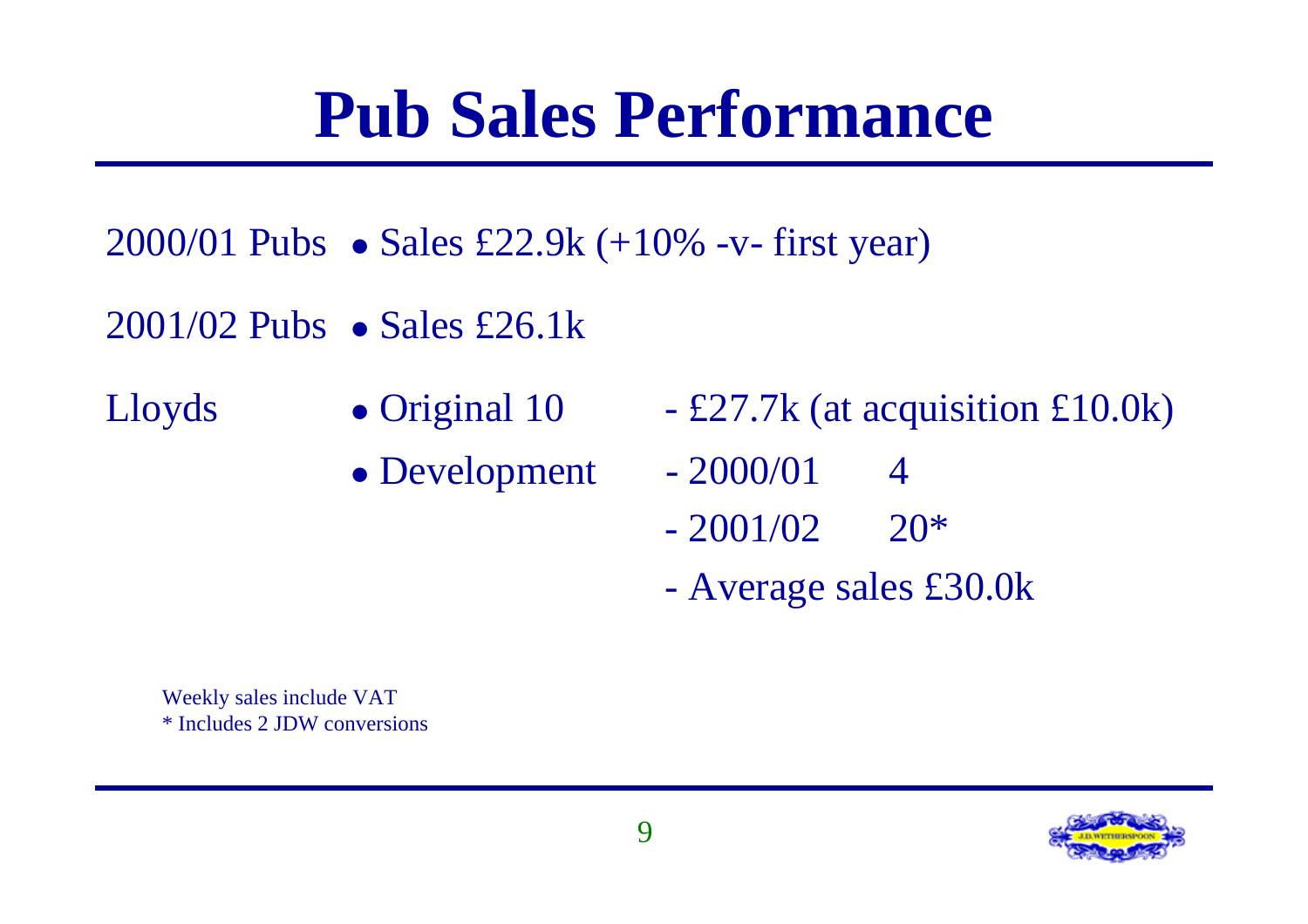# **People**

- BII Supreme training award two years running
- Developing advanced diploma in Licensed Retailing (Leeds Met. University)
- Lowest ever employee turnover
- 57% of assistant managers are internal promotions

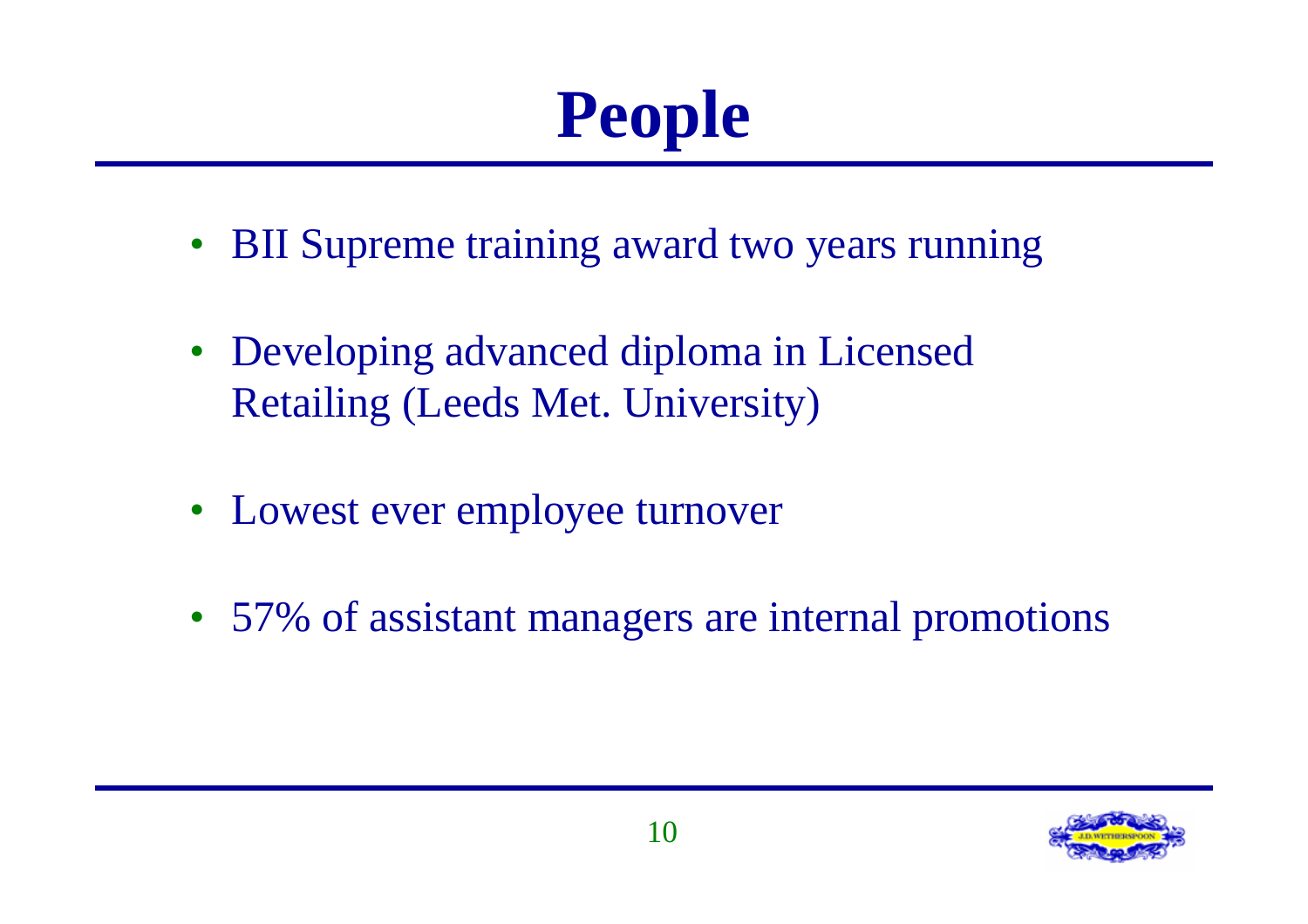## **The Winter Gardens, Harrogate**

# $2.88$

5,800 Square feet



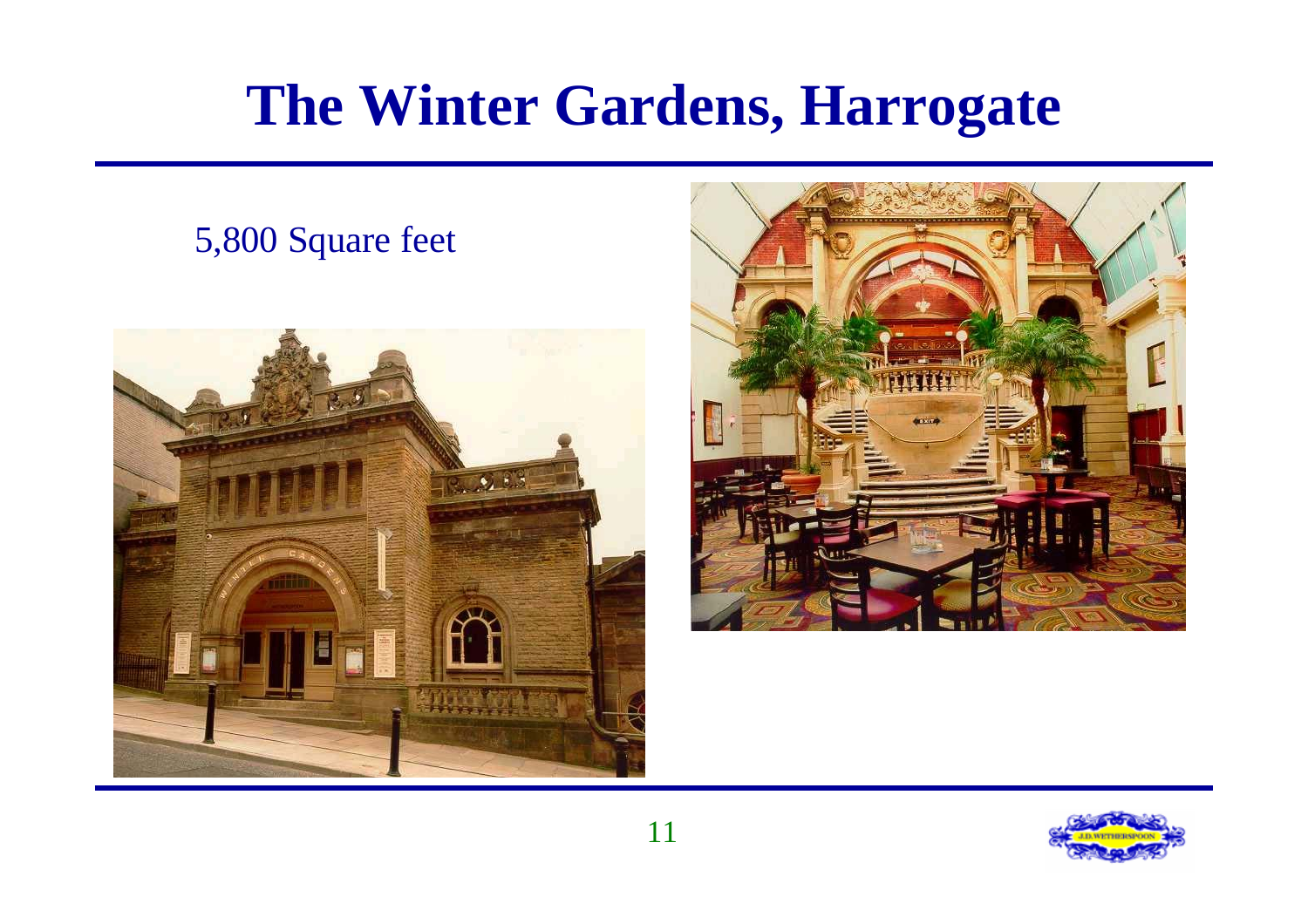### **The Postern Gate, York**

### 4,900 Square feet





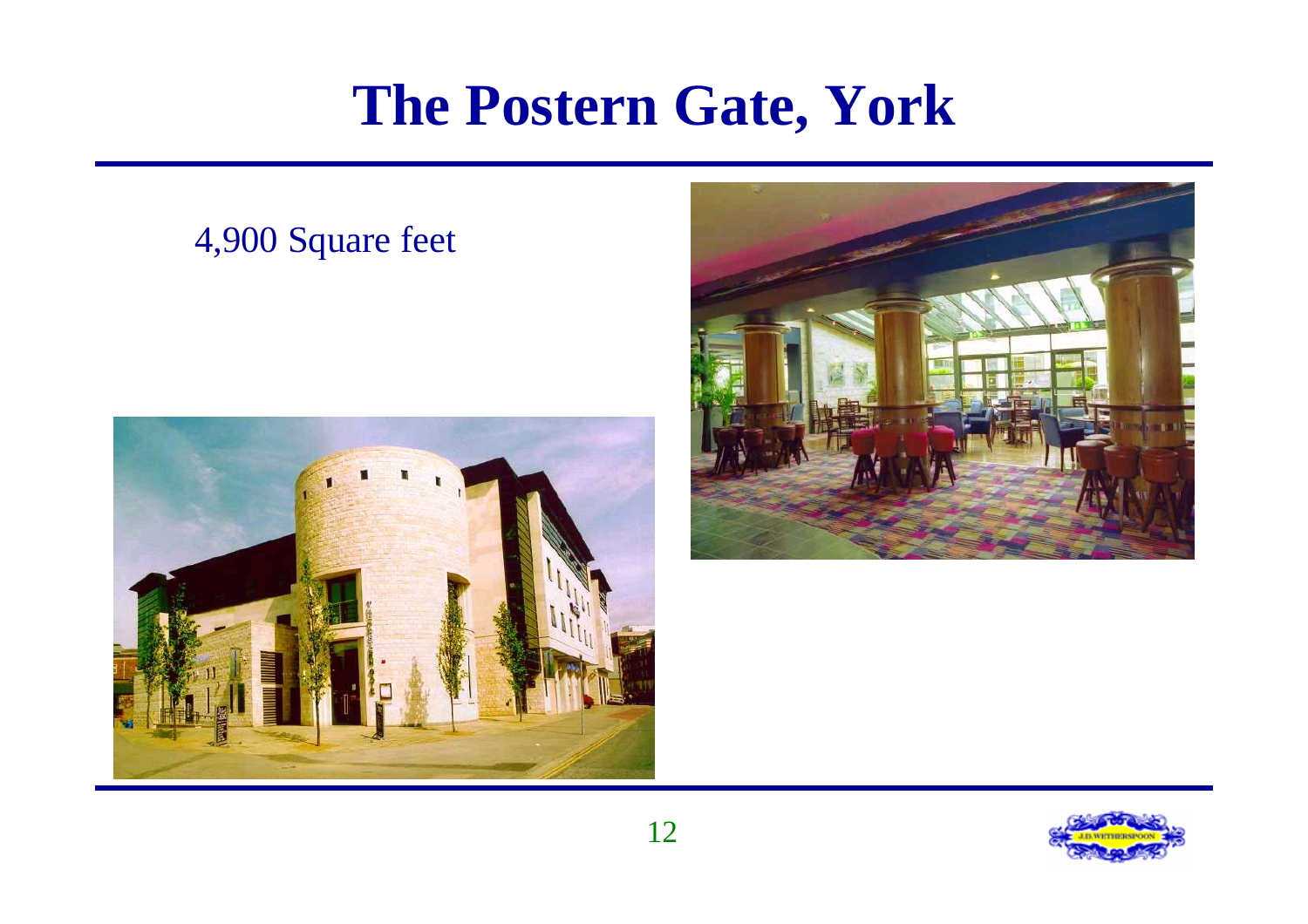### **Lloyds, Glasgow**

### 5,800 Square feet





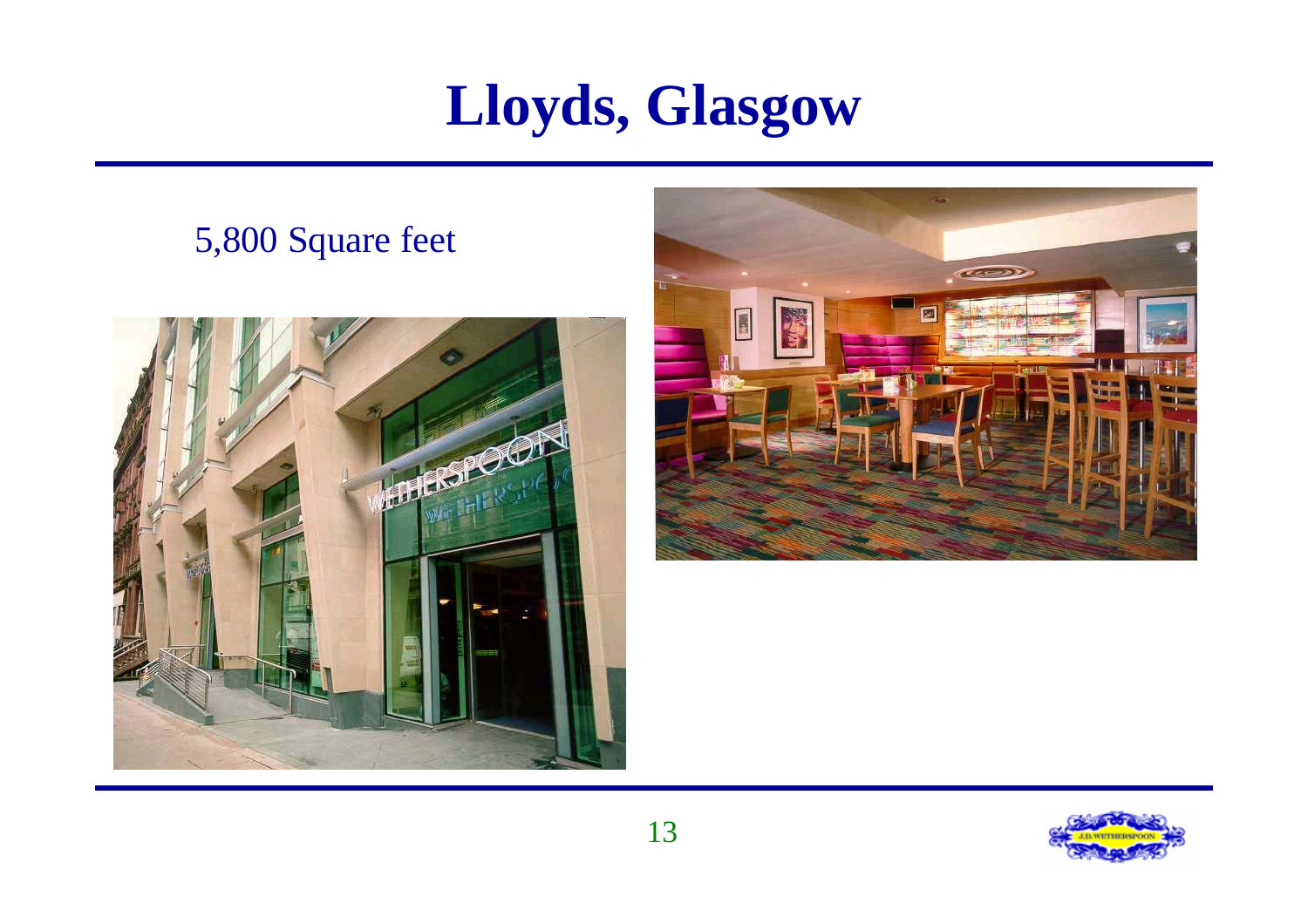## **Operating Margins - Summary**

|                                   | 2002                            |                | 2001     |                        |
|-----------------------------------|---------------------------------|----------------|----------|------------------------|
|                                   | £000<br>$\%$ of<br><b>Sales</b> |                | £000     | $%$ of<br><b>Sales</b> |
| Turnover                          | 601,295                         | $\blacksquare$ | 483,968  |                        |
| <b>Pub Operating Profit</b>       | 141,660                         | 23.6           | 119,559  | 24.7                   |
| Sale & leaseback rentals          | (7, 721)                        | (1.3)          | (7,717)  | (1.6)                  |
| <b>Head Office Costs</b>          | (27,511)                        | (4.6)          | (23,788) | (4.9)                  |
| <b>EBITDA</b>                     | 106,428                         | <b>17.7</b>    | 88,054   | 18.2                   |
| Depreciation                      | (36,343)                        | (6.0)          | (29,674) | (6.1)                  |
| <b>Statutory operating profit</b> | 70,085                          | <b>11.7</b>    | 58,380   | 12.1                   |
|                                   |                                 |                |          |                        |

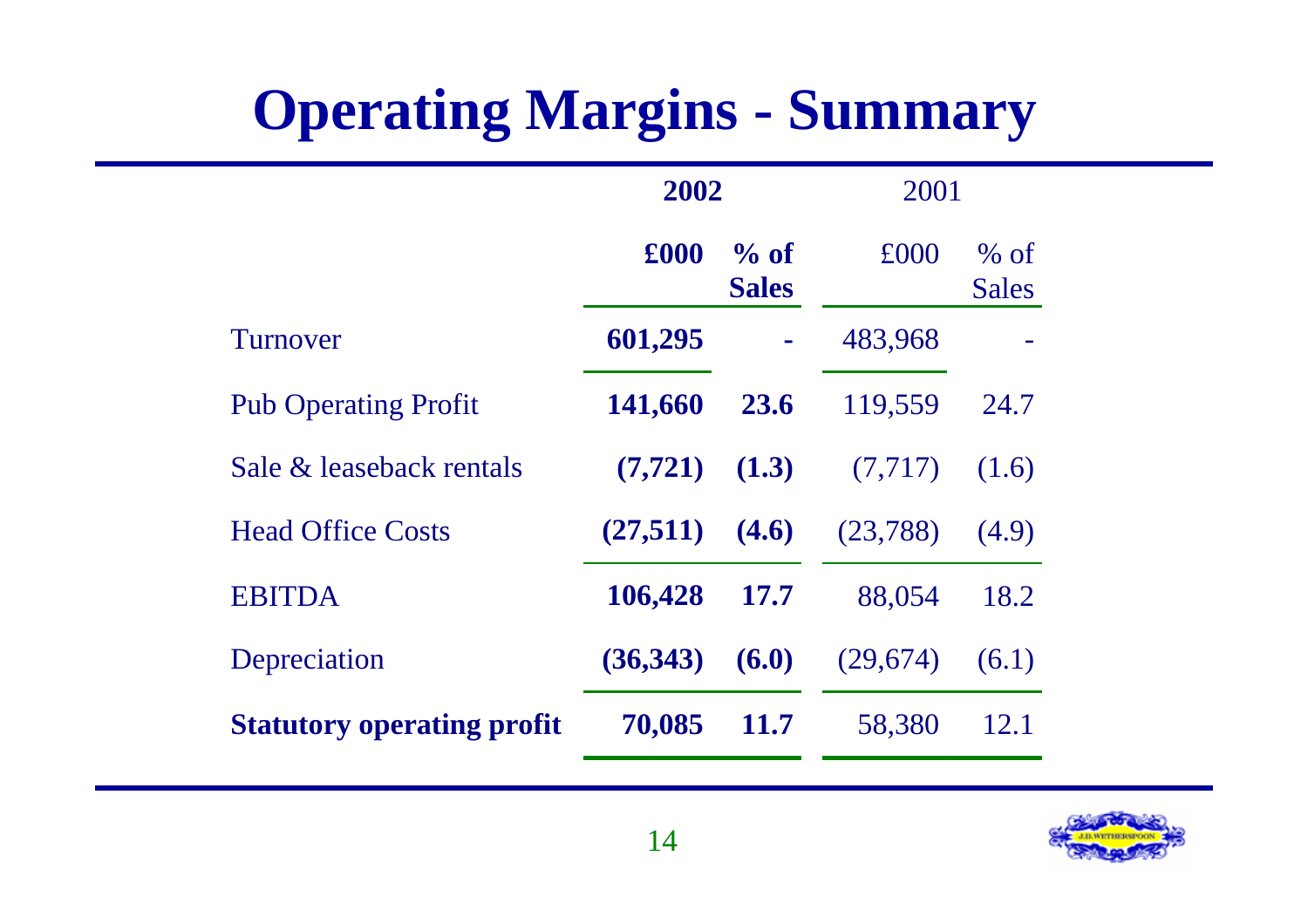## **Pub Operating Margins**

|                                          | 2002     | 2001  |
|------------------------------------------|----------|-------|
| Gross margin                             | $62.5\%$ | 62.0% |
| <b>Staff costs</b>                       | $23.9\%$ | 23.0% |
| Other pub costs (rent, rates, utilities) | $15.0\%$ | 14.3% |
| Pub operating profit                     | $23.6\%$ | 24.7% |

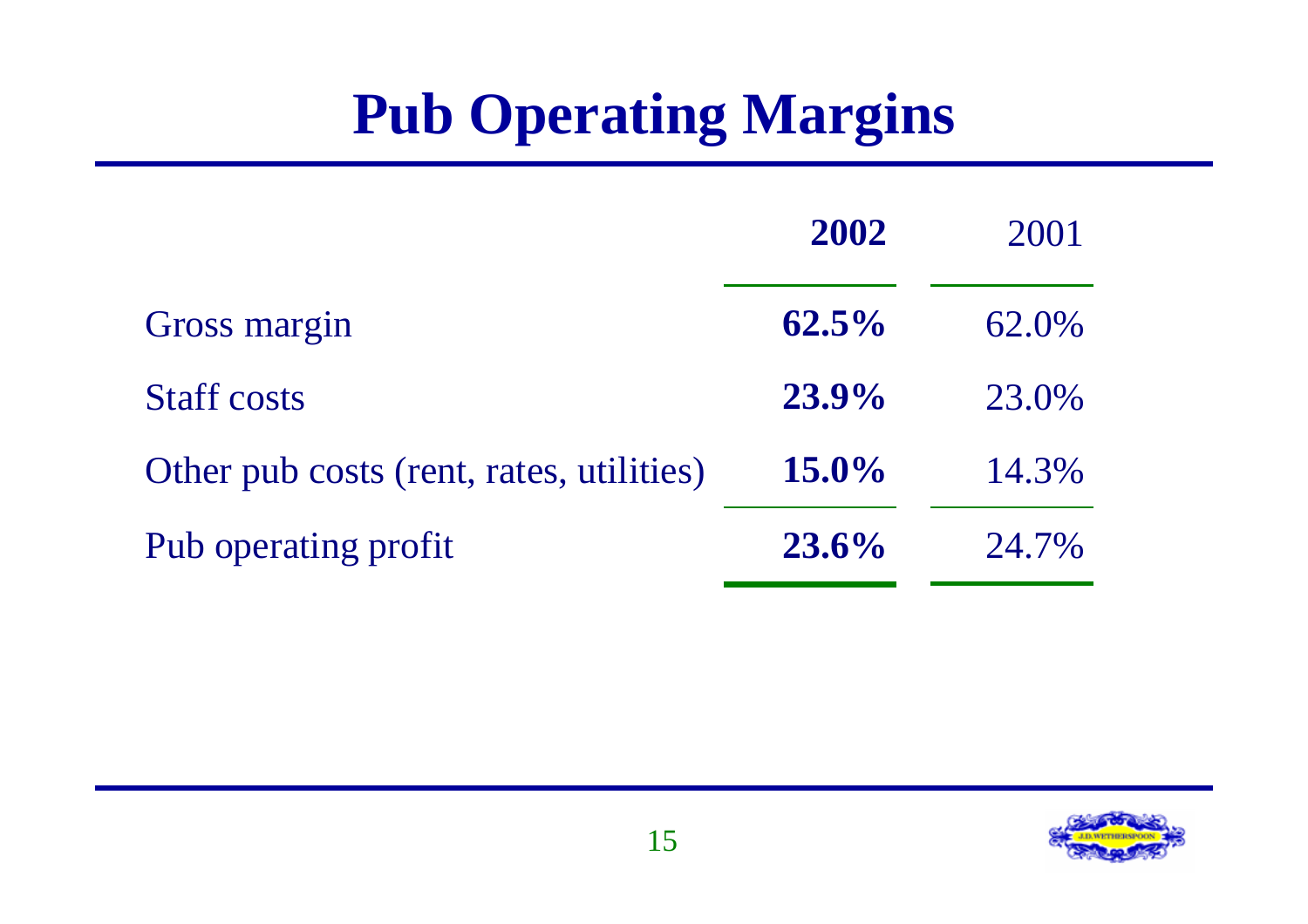## **LFL Trends - Pubs Opened In Each Year**

|                                        | <b>Total</b> | 1999/00 | 1998/99 | 1997/98 | 1996/97<br>and prior |
|----------------------------------------|--------------|---------|---------|---------|----------------------|
| Like for like<br>sales growth $(\% )$  | 5.0          | 10.2    | 5.1     | 4.0     | 2.2                  |
| Like for like<br>profit growth $(\% )$ | 3.8          | 13.6    | 3.5     | 3.1     | $-1.7$               |
| Number of pubs                         | 343          | 93      | 72      | 65      | 113                  |

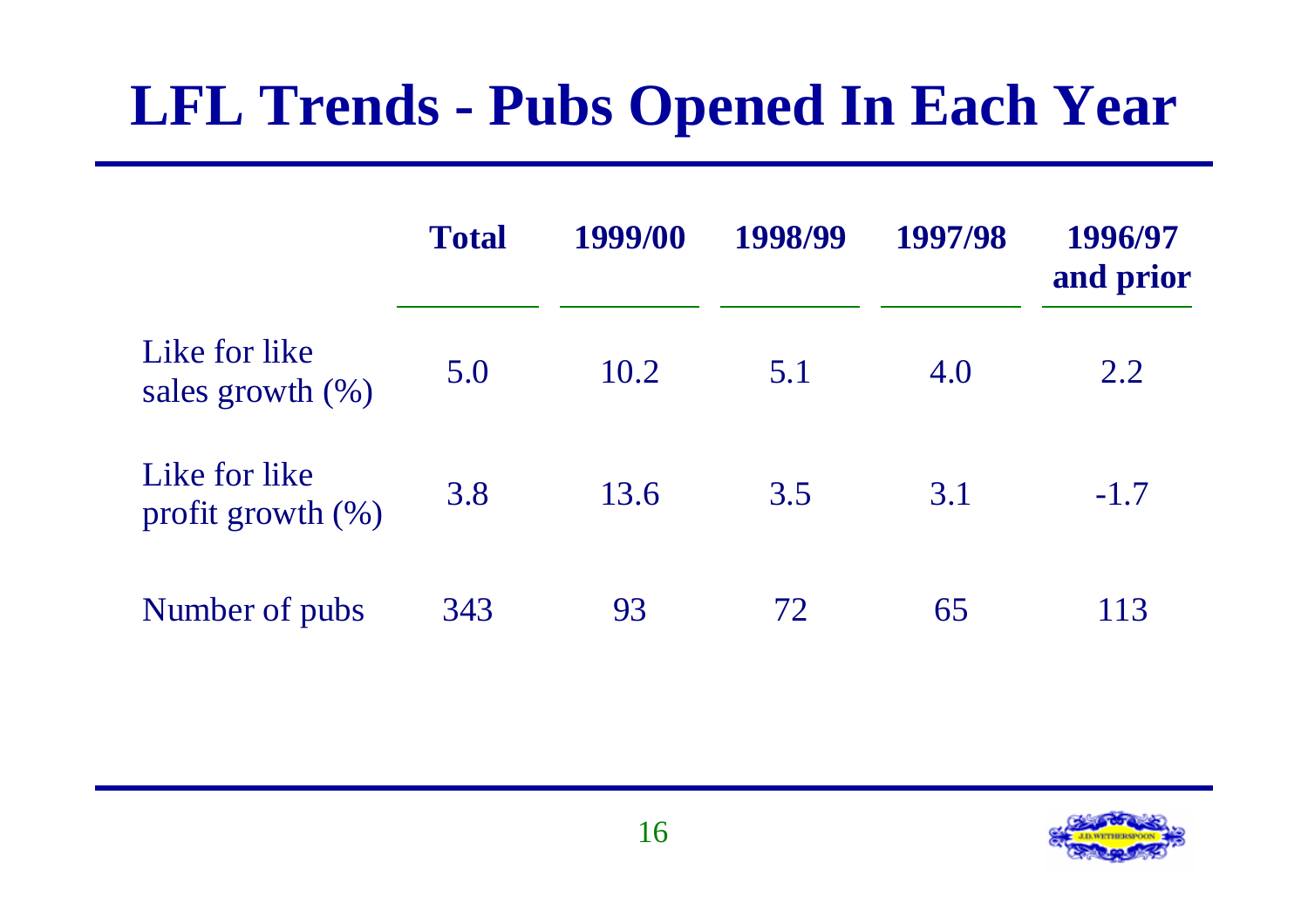### **Cash Flow**

|                                     | 2002<br>£000      | 2001<br>£000      |         |
|-------------------------------------|-------------------|-------------------|---------|
| <b>Cash from operations</b>         | 113,700           | 93,005            |         |
| Interest and tax                    | (23,604)          | (16,016)          |         |
| Investments in existing pubs        | (18, 726)         | (15,792)          |         |
| Free cash flow available for        | 71,370            | 61,197            | $+17\%$ |
| new pub development                 |                   |                   |         |
| <b>Dividends</b>                    | (4, 445)          | (4,529)           |         |
| Disposal proceeds                   | 412               |                   |         |
| Investment in own shares            |                   | (241)             |         |
| Total investments in new pubs       | (132,096)         | (130,578)         |         |
| and extensions (including interest) |                   |                   |         |
| Cash outflow before financing       | (67, 013)         | (74, 151)         |         |
| Free cash flow per share            | 33.5 <sub>p</sub> | 29.1 <sub>p</sub> |         |
|                                     |                   |                   |         |

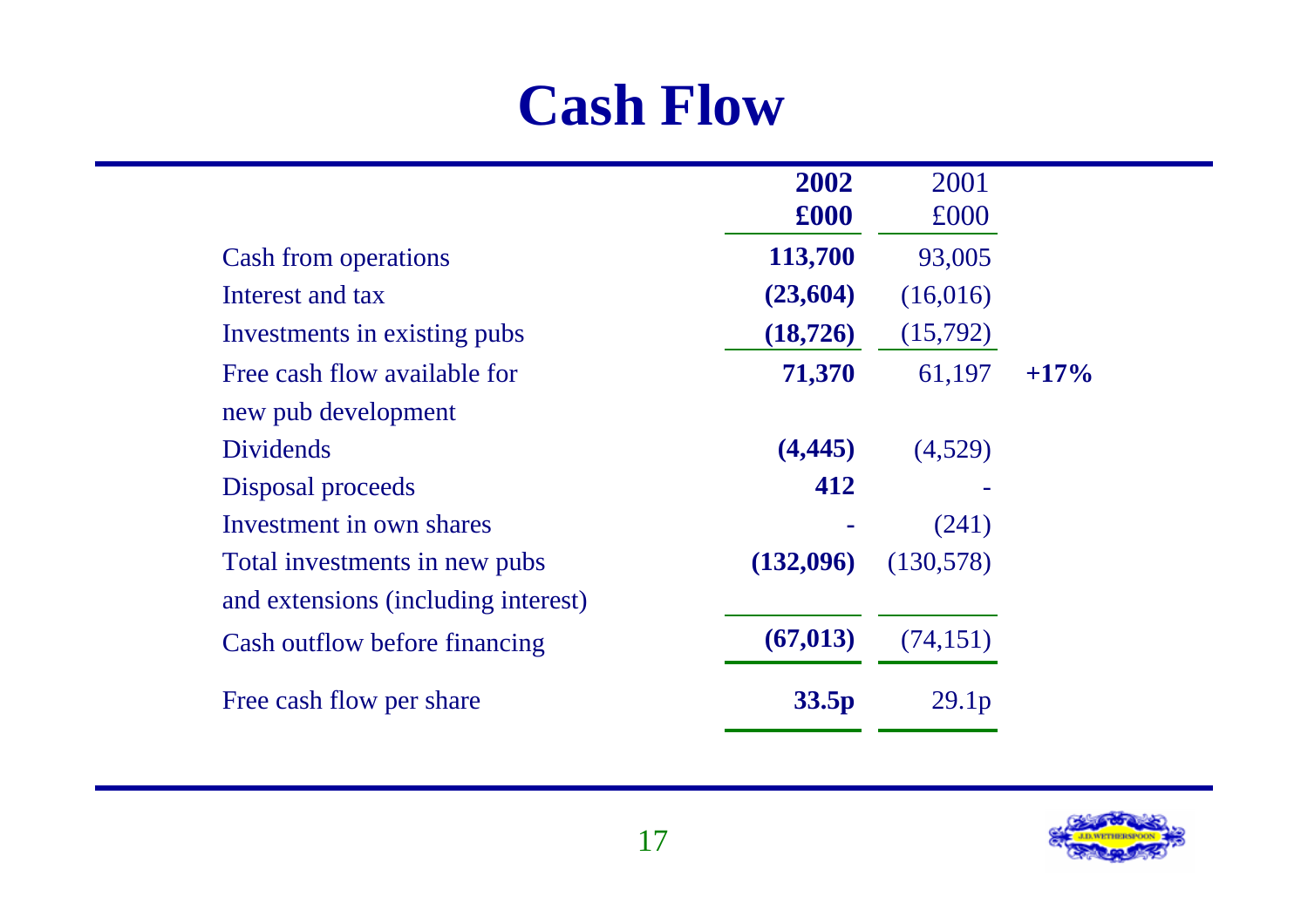## **Financial - Funding**

|                                        | 2002       | 2001 |
|----------------------------------------|------------|------|
| Gearing $(\% )$ – post FRS19           | 98         | 88   |
| $-$ pre FRS19                          | 82         | 75   |
| Interest cover (times)                 | 4.2        | 4.2  |
| Fixed charge cover (times) - statutory | 2.1        | 2.0  |
| - excluding<br>depreciation            | <b>2.8</b> | 2.7  |

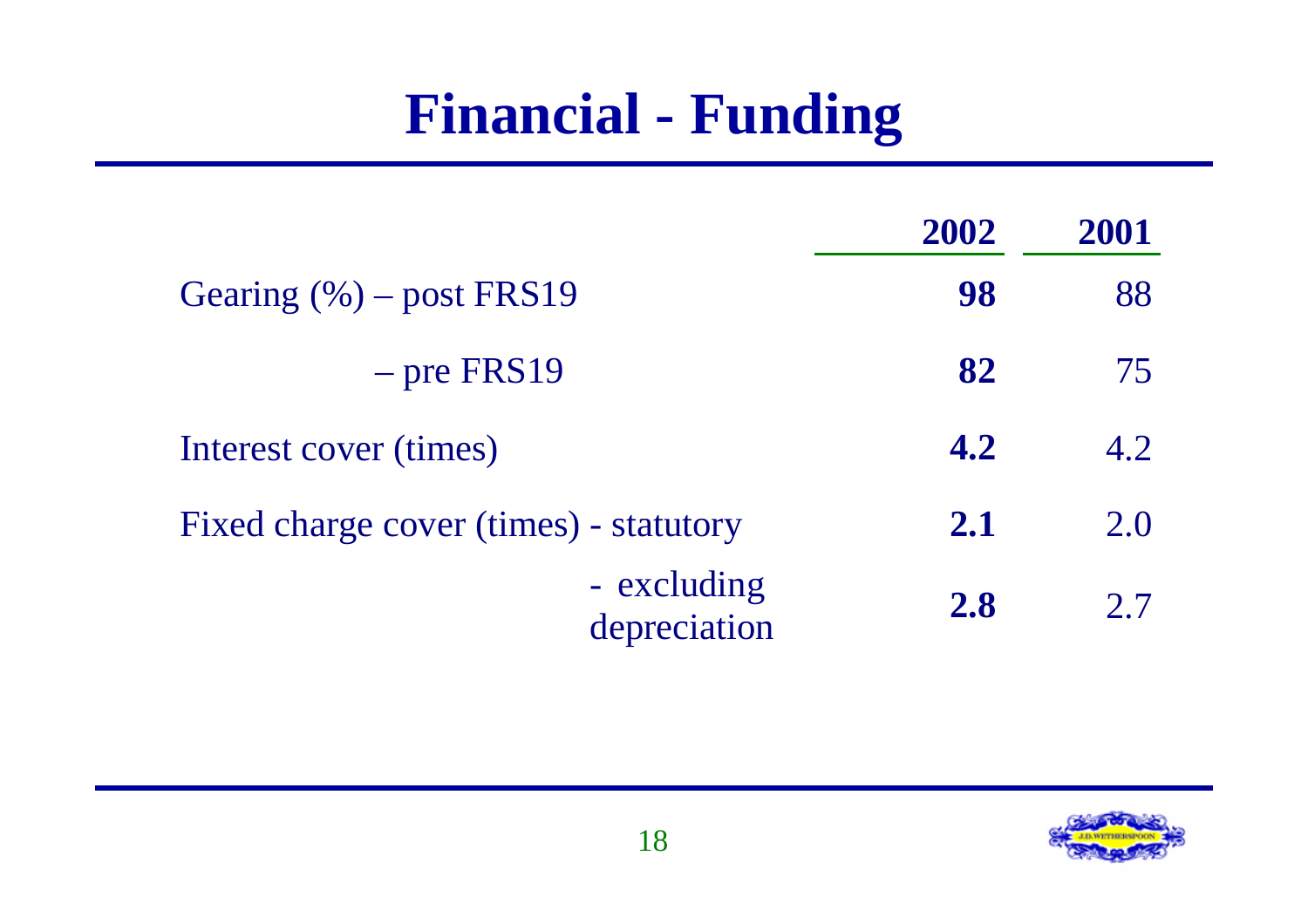## **Financial - Funding**

|                                         | $\mathbf{f}_{\mathbf{m}}$ |
|-----------------------------------------|---------------------------|
| Existing gross debt                     | 316                       |
| Unutilised facilities at 28 July 2002   | 36                        |
| New facilities (repayable 5-10 years)   | 55                        |
| <b>Total facilities</b>                 |                           |
| Unutilised facilities and cash balances | 1()                       |

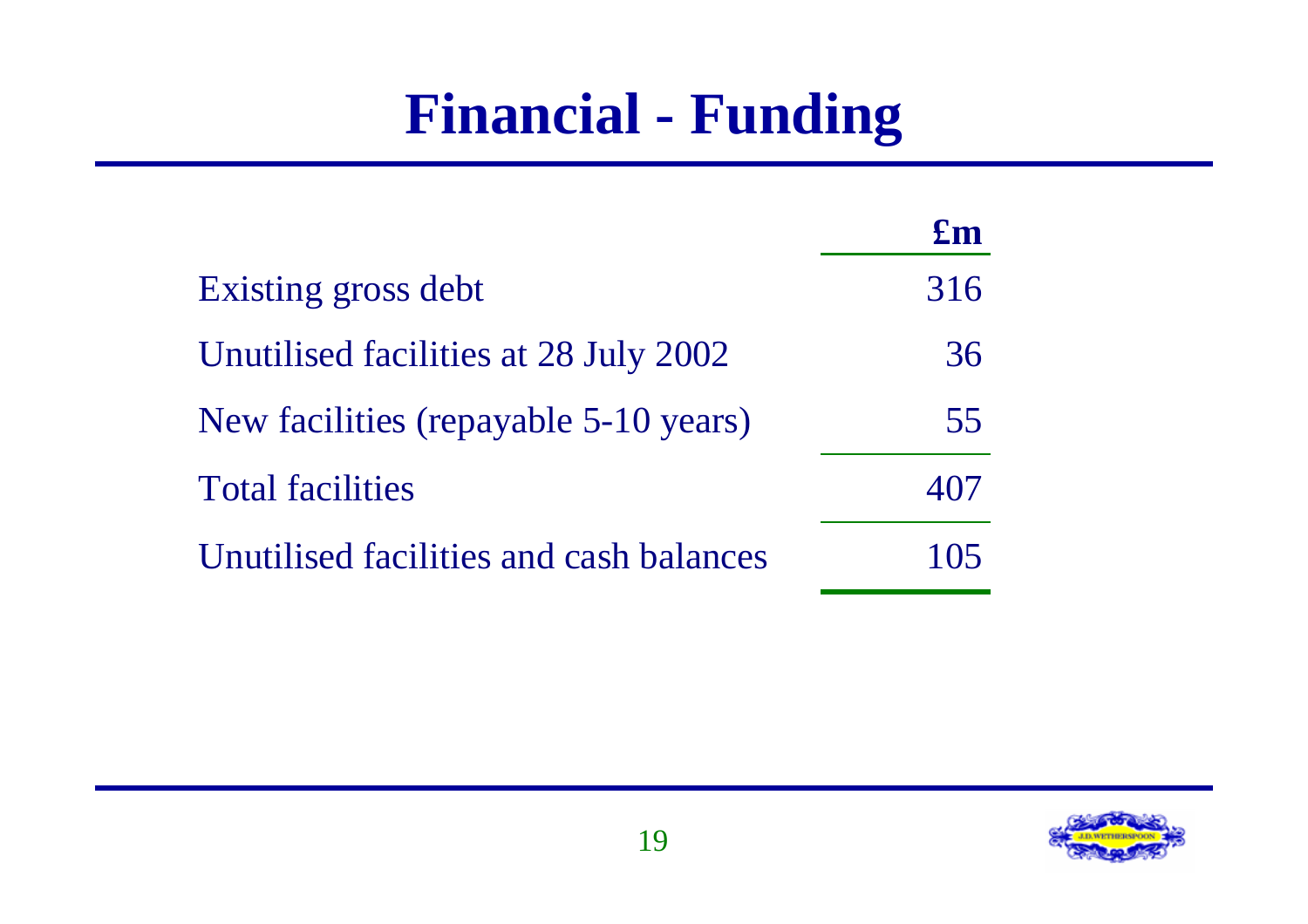## **Underlying Economic Profits**

|                                         | 2002<br>$\pounds$ '000 | 2001<br>£'000 |        |
|-----------------------------------------|------------------------|---------------|--------|
| <b>PBT</b>                              | 53,568                 | 44,317        |        |
| <b>Add:</b> Depreciation                | 36,343                 | 29,674        |        |
| Less: Capital invested in existing pubs | (18, 726)              | (15,792)      |        |
| Economic profit                         | 71,185                 | 58,199        | $+22%$ |
| % Sales                                 | 11.8%                  | 12.0%         |        |
| Economic profit after tax on cash basis | 62,629                 | 55,857        |        |
| Cash tax rate                           | $16.0\%$               | 5.0%          |        |
| ROC (pre tax)                           | 14.7%                  | 14.9%         |        |
| ROC (after cash tax)                    | 13.3%                  | 14.5%         |        |
| ROE (after cash tax)                    | 19.5%                  | 20.1%         |        |
|                                         |                        |               |        |

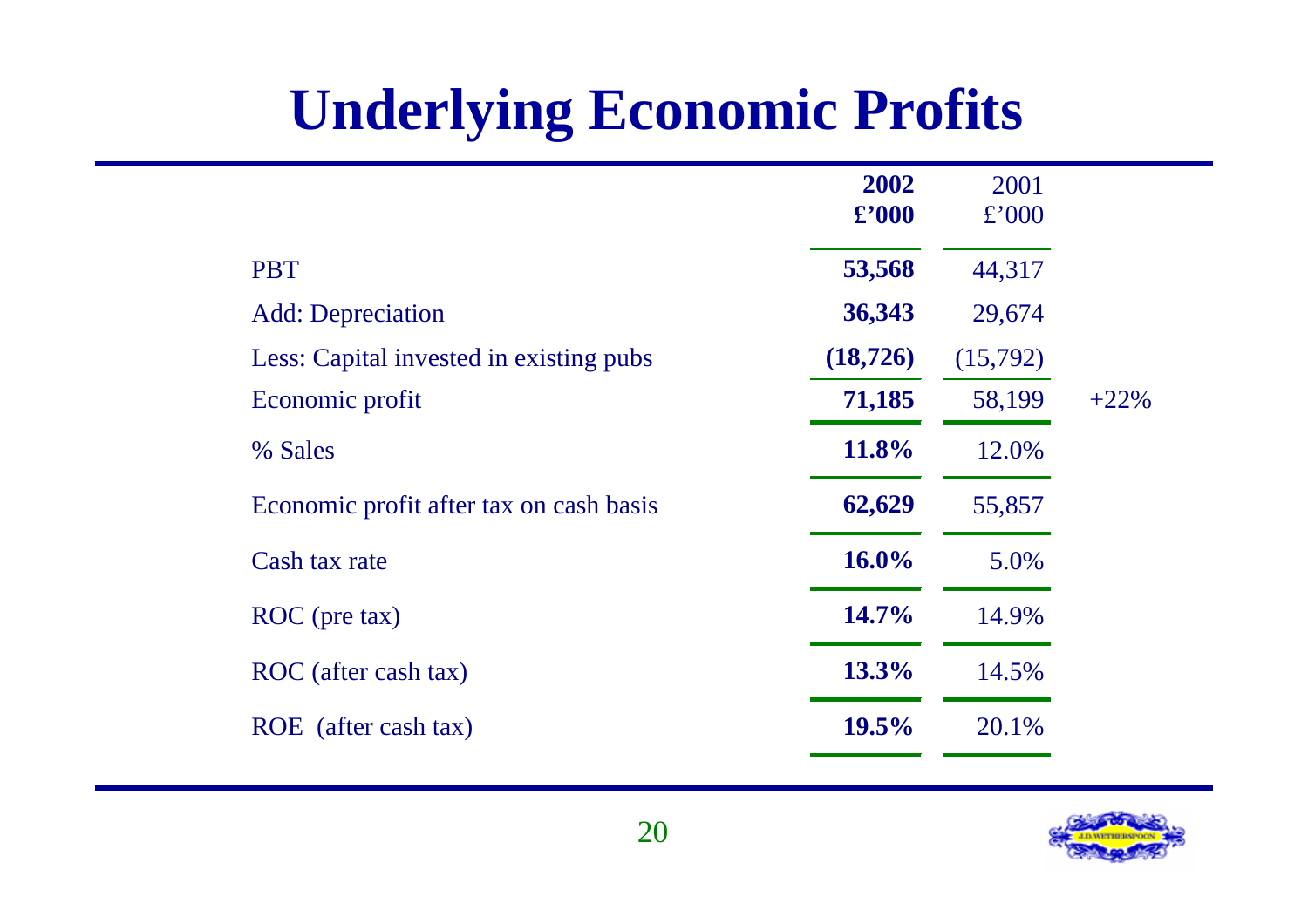## **JDW - The Last 10 Years**

|                                         | 1993  | 1994  | 1995  | 1996  | 1997  | 1998  | 1999  | <b>2000</b> | 2001  | 2002        |
|-----------------------------------------|-------|-------|-------|-------|-------|-------|-------|-------------|-------|-------------|
| Sales per pub $(\text{\pounds}000)$     | 577   | 619   | 702   | 786   | 848   | 872   | 904   | 1,004       | 1,040 | 1,093       |
| EBITDA per pub $(\text{\pounds}000)(1)$ | 131.6 | 135.6 | 149.5 | 177.6 | 190.8 | 184.9 | 188.0 | 203.8       | 205.9 | 207.4       |
| Average capital employed per pub (£000) | 842   | 820   | 895   | 949   | 974   | 1028  | 990   | 972         | 1018  | 1049        |
| Number of pubs                          | 67    | 87    | 110   | 146   | 194   | 252   | 327   | 428         | 522   | 608         |
| $%$ freeholds $(\%)$                    | 40    | 37    | 33    | 35    | 31    | 30    | 21    | 32          | 40    | 42          |
| Pre tax roc $(\%)(2)$                   | 13.4  | 12.2  | 13.3  | 16.1  | 16.3  | 13.1  | 15.0  | 14.3        | 14.9  | <b>14.7</b> |
| Post tax roc $(\%)(2)$                  | 12.4  | 11.4  | 12.5  | 15.7  | 15.9  | 12.9  | 14.8  | 13.9        | 14.5  | <b>13.3</b> |
| Free cashflow per share (pence)         | 3.0   | 4.1   | 7.4   | 11.3  | 14.4  | 13.3  | 20.3  | 24.2        | 29.1  | <b>33.5</b> |

(1) Excluding sale & leaseback

(2) Return after capital re-investment and sale & leaseback charges

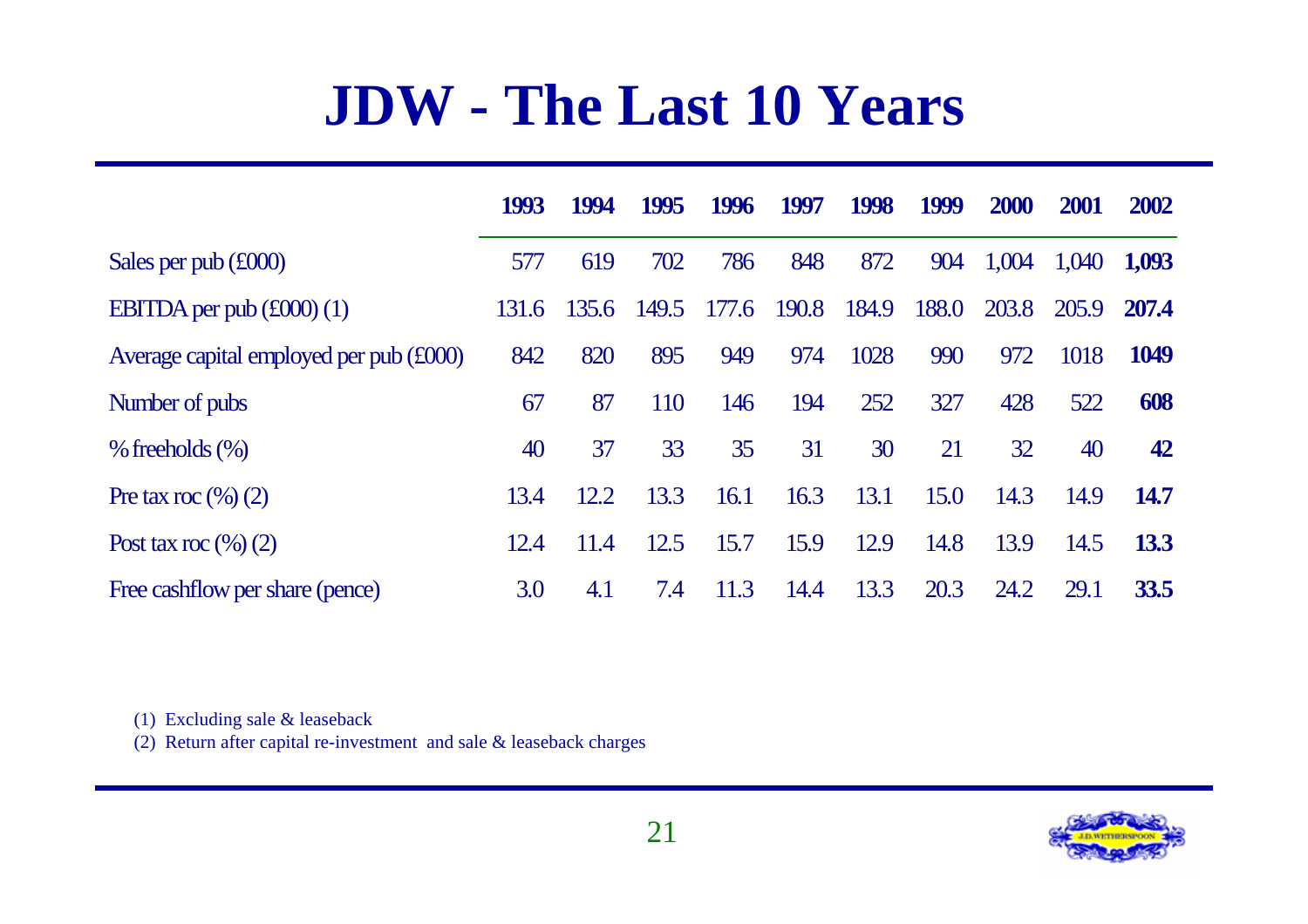# **Pipeline**

|                         | 2002 | 2001 |
|-------------------------|------|------|
| On site                 | 25   | 25   |
| With planning/licensing | 60   | 61   |
| <b>Terms agreed</b>     | 60   | 65   |
| In negotiation          | 166  | 170  |
|                         | 311  |      |

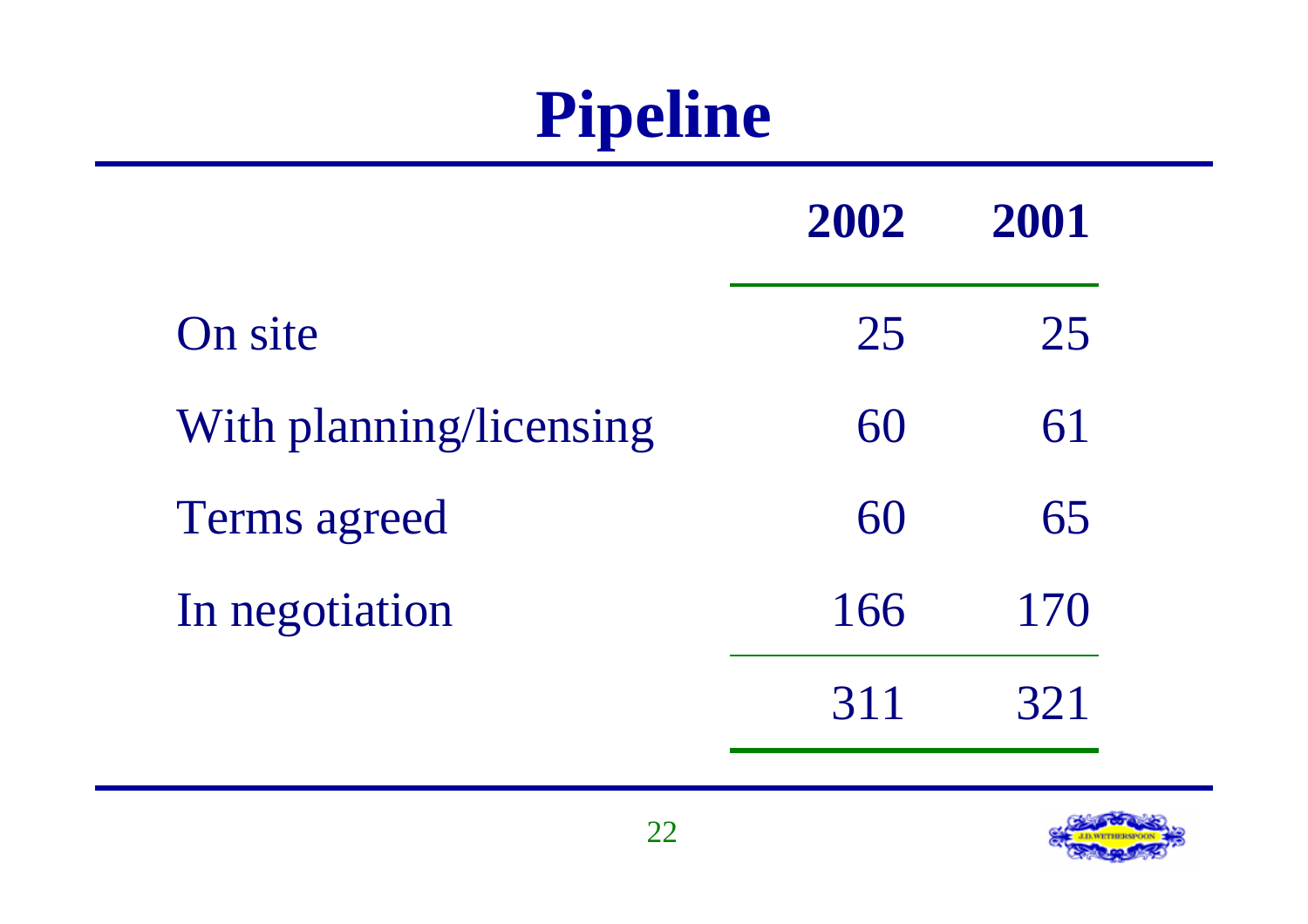# **Prospects**

- Strong August trading (5.9% LFL sales)
- Growth opportunities food/Lloyds
- Annual openings  $80 (+/- 10)$
- Target  $1500 +$  sites
- Strong cash generation/earnings growth

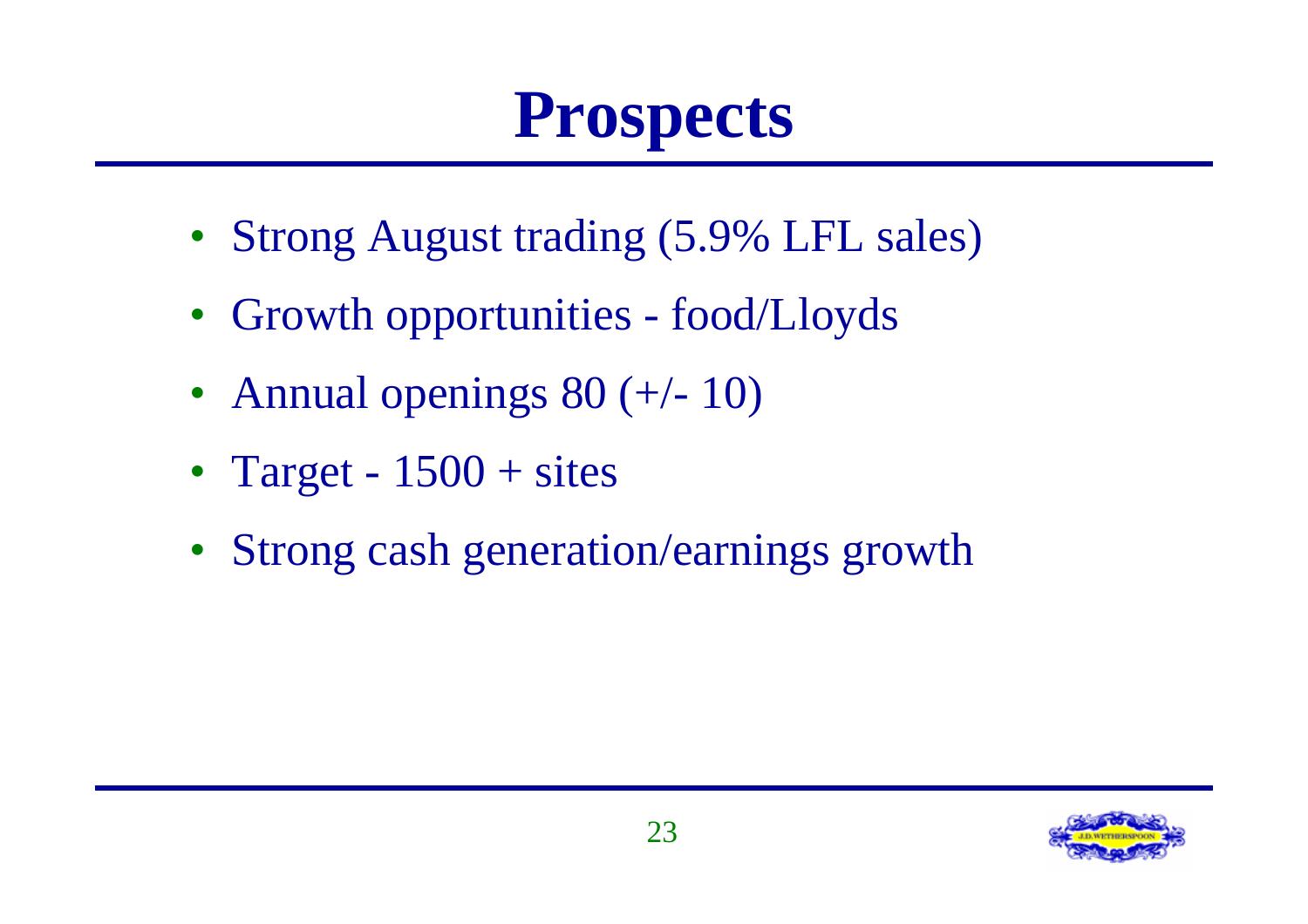# **Appendices**

- A 10 Year financial trends
- B Capital trends

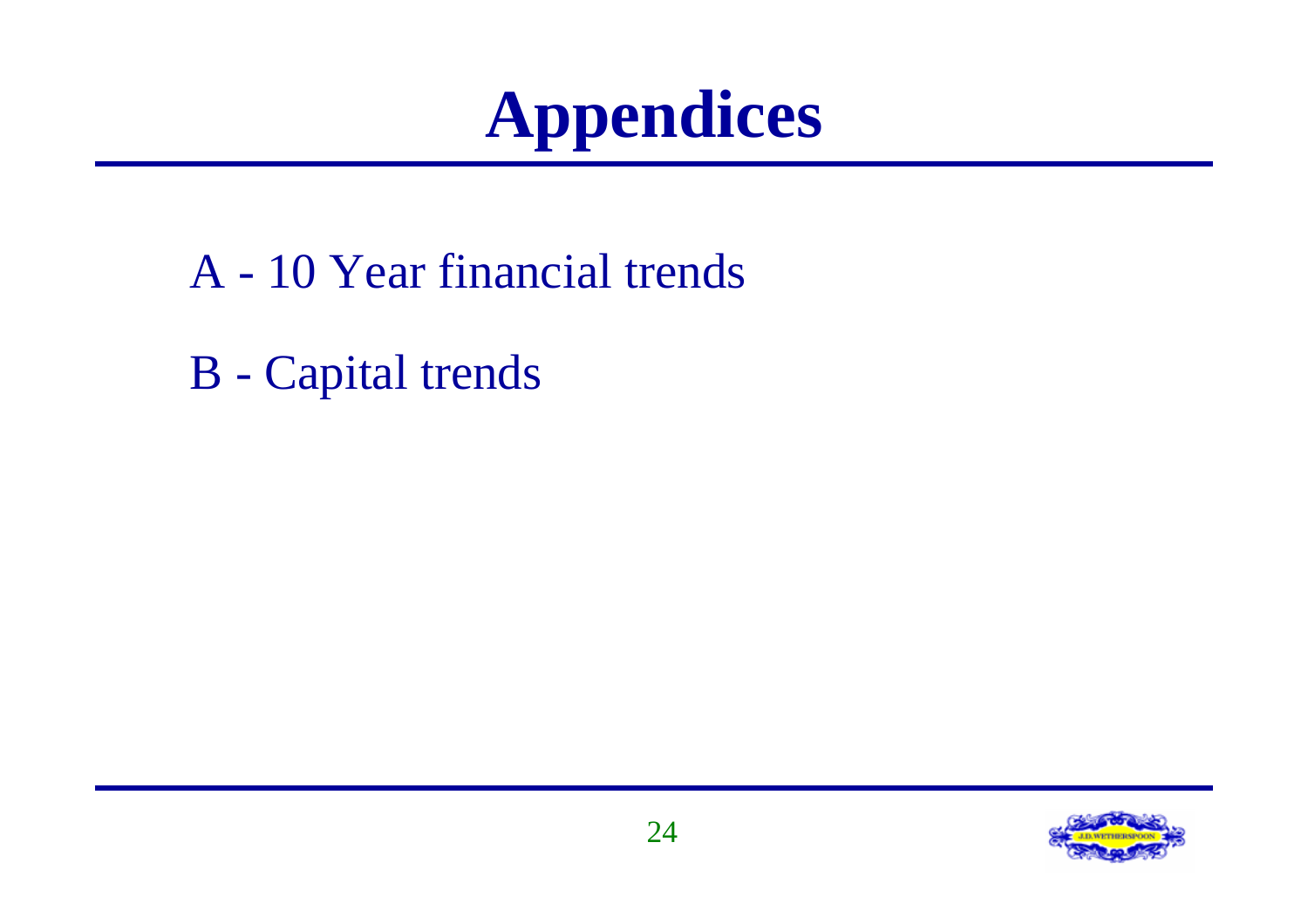## **10 Year Financial Trends Appendix A**



### **Average Sales Per Pub Week (including VAT)**